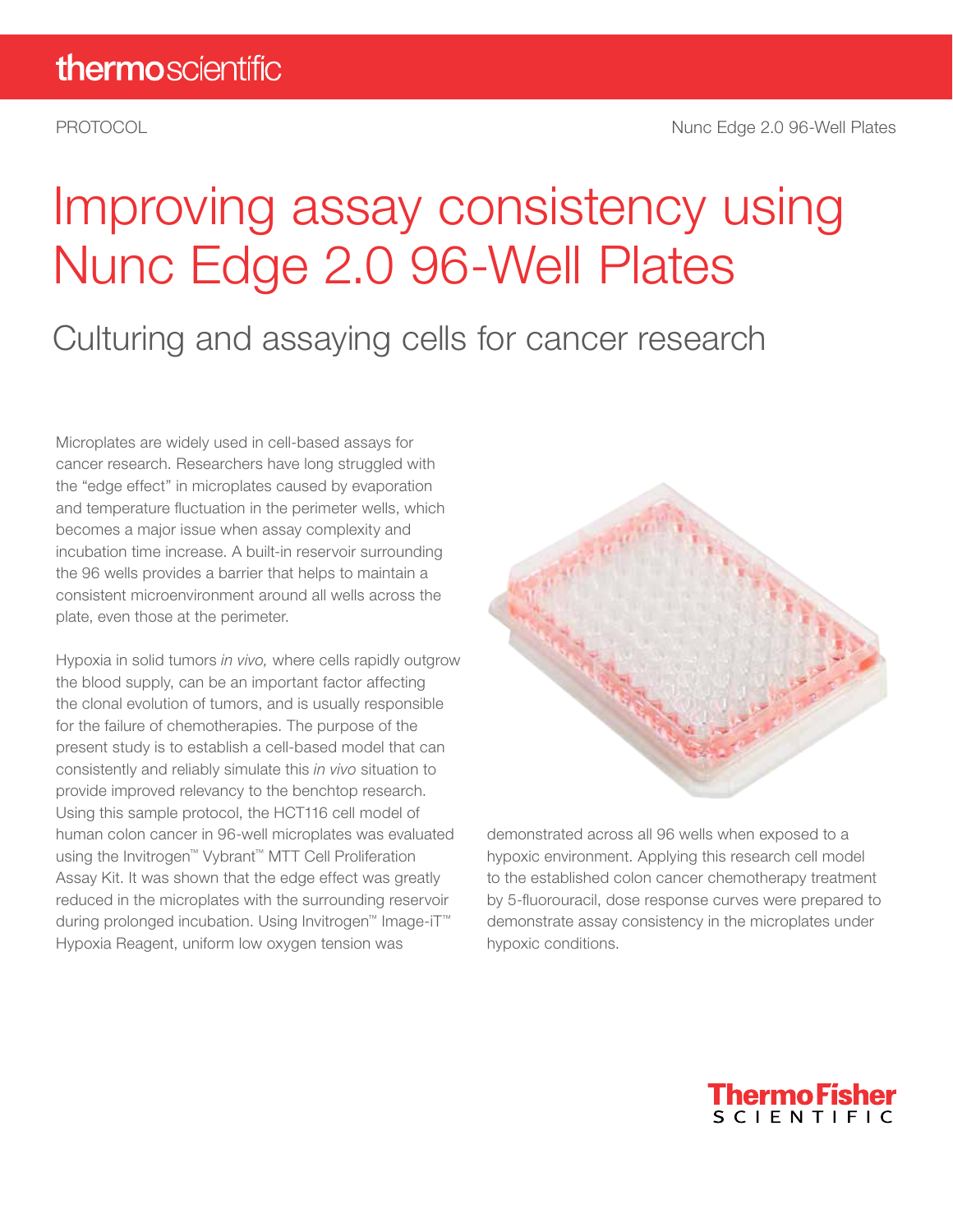#### Part 1: Improving consistency using Thermo Scientific™ Nunc™ Edge 2.0 96-Well Plates in a cell proliferation assay

- 1. HCT116 cells were harvested and plated at 1.2 x 10<sup>3</sup> cells/well using 200 µL of cell suspension in Nunc Edge 2.0 96-Well Plates and in standard 96-well plates. The moat chambers of the Nunc Edge 2.0 plates were each filled with 1.7 mL of sterile water, and then all of the plates were incubated at 37°C in 5% CO<sub>2</sub> for 3 days.
- 2. After the 3-day incubation, the cells were labeled with Vybrant MTT cell proliferation assay reagent by replacing the growth medium in each well with 100 µL of assay medium and 10 µL of Vybrant MTT reagent, and incubating for 4 hours at 37°C in 5% CO<sub>2</sub>.
- 3. After 4 hours, the assay medium with Vybrant MTT reagent was aspirated off the cells and replaced with 100 µL of isopropanol to dissolve the formazan crystals. The plates were incubated at room temperature for 2 hours and then mixed well. The absorbance was then read at 570 nm using a Thermo Scientific™ Varioskan™ LUX Multimode Microplate Reader.

#### **Conclusion**

The Nunc Edge 2.0 96-Well Plate significantly minimizes variation in cell viability between perimeter wells and center wells, allowing full use of the 96 wells in cell-based assays (Figure 1).



Figure 1. Difference in cell viability between perimeter wells and center wells. The average difference between optical density readings of the perimeter wells and the center wells of the Nunc Edge 2.0 96-Well Plate was greatly reduced, compared to that of a standard 96-well microplate.

| <b>Materials</b>                                     | Cat. No.                 |
|------------------------------------------------------|--------------------------|
| Nunc Edge 2.0 96-Well Plates                         | 167542                   |
| Nunc MicroWell 96-Well Microplates                   | 161093                   |
| HRE-bla HCT116 Cells                                 | KV1183                   |
| McCoy's 5A Medium                                    | 16600082                 |
| Opti-MEM I Reduced Serum Medium                      | 11058021                 |
| Dialyzed FBS                                         | 26400044                 |
| Penicillin-Streptomycin                              | 15140122                 |
| Vybrant MTT Cell Proliferation Assay Kit             | V13154                   |
| Image-iT Hypoxia Reagent                             | H10498                   |
| Heracell VIOS 160i Tri-Gas CO <sub>2</sub> Incubator | 51030410                 |
| E1-ClipTip Pipette                                   | 4672080                  |
| Varioskan LUX Multimode Microplate Reader            | <b>VLBLATD2</b>          |
| EVOS FL Auto Imaging System                          | AMAFD1000                |
| 5-Fluorouracil                                       | Acros Organics 228440010 |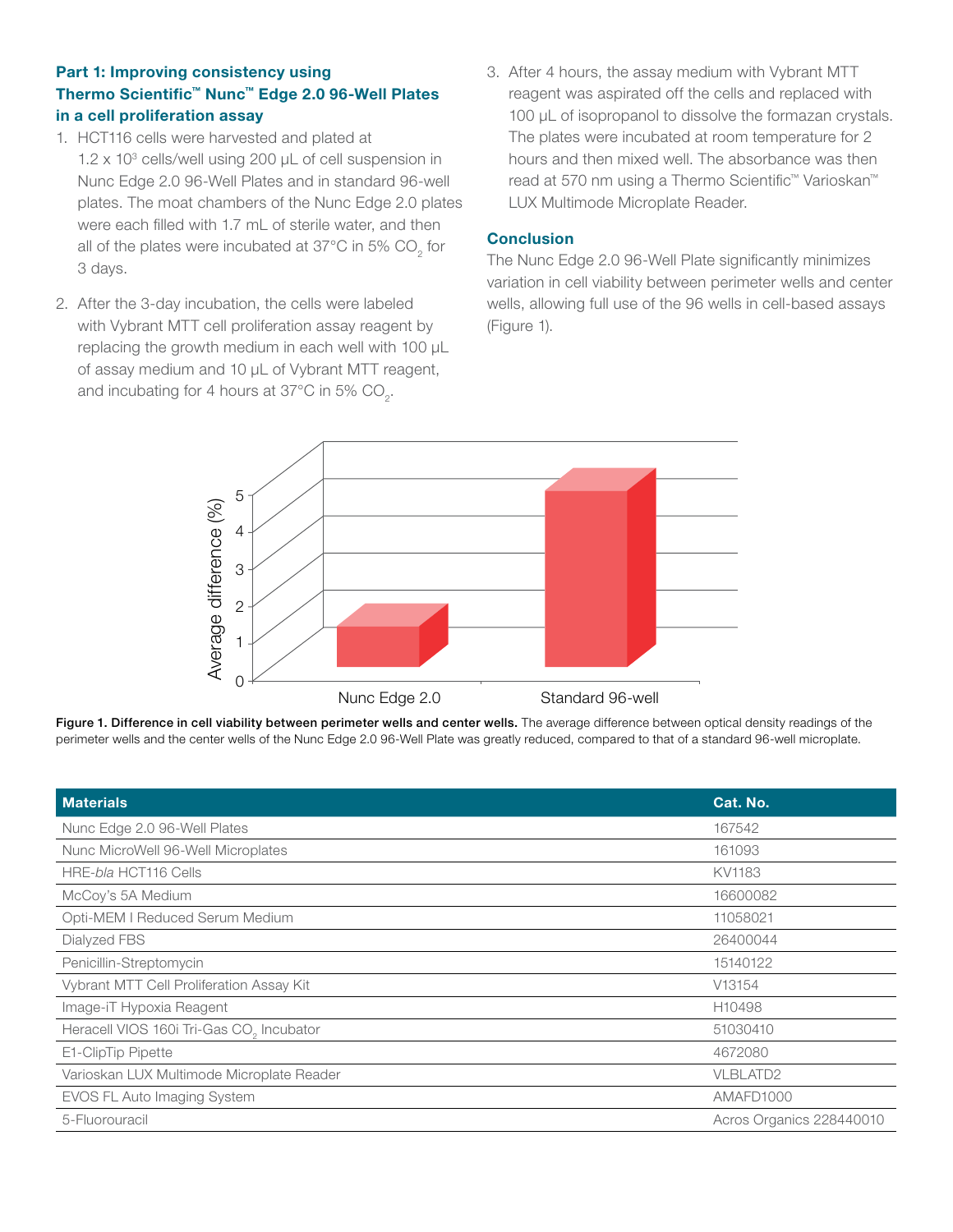#### Part 2: Inducing hypoxia in tumor cells in the Thermo Scientific™ Heracell™ VIOS 160i Tri-Gas CO $_2$  Incubator

- 1. HCT116 cells were plated using 2 x 104 cells/well in 100 µL and allowed to grow overnight at 37°C in a Heracell VIOS 160i Tri-Gas CO<sub>2</sub> Incubator set for normoxic conditions (~20%  $\mathrm{O}_2$ ).
- 2. A 1 mM stock solution of Image-iT Hypoxia Reagent was prepared by adding 1.4 mL of DMSO to 1 mg of the lyophilized powder.
- 3. The Image-iT Hypoxia Reagent was added (1 µL per well) to the Nunc Edge 2.0 96-Well Plates containing the medium, to a final concentration of 10 µM.
- 4. The cells were incubated for 12–18 hours in the Heracell VIOS 160i incubator set for hypoxic conditions (~1%  $\mathrm{O}_2$ ).

5. Cells were placed on the Invitrogen™ EVOS™ FL Auto Imaging System equipped with the Invitrogen™ EVOS™ Onstage Incubator. When the EVOS Onstage Incubator reached the required temperature (37°C),  $O_2$  level (1%), and CO<sub>2</sub> level (5%), images were captured at 20x magnification using a custom Invitrogen™ EVOS™ light cube containing a GFP excitation source (488 nm) and an RFP emission filter (610 nm).

#### **Conclusion**

The Image-iT reagent revealed growth of the HCT116 cells under the hypoxic (1%  $O_2$ ) conditions in the Heracell VIOS 160i incubator (Figure 2).



Figure 2. Fluorescence image of HCT116 cells under hypoxic conditions. HCT116 cells were viewed using a 20x objective on the EVOS FL Auto Imaging System after being stained with Image-iT Hypoxia Reagent and exposed to 1%  $\mathrm{O}_2$ . The Image-iT fluorogenic reagent, taken up by the live cells, begins to fluoresce when atmospheric oxygen drops below 5%, confirming hypoxia in the cells.